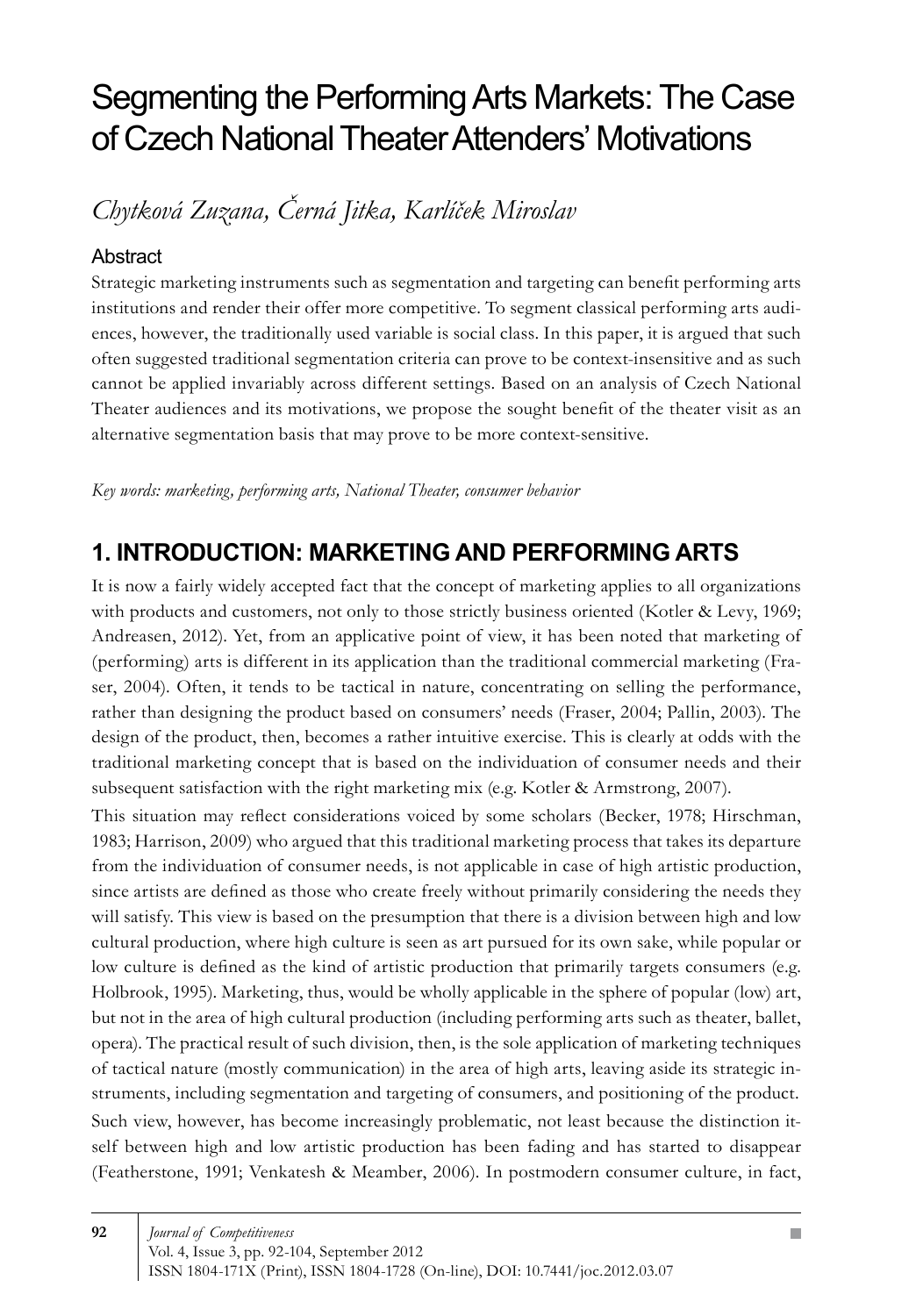the marketplace becomes the means and locus of the very culture's reproduction (Arnould & Thompson, 2005), while marketing plays a central role in this process, be it for high or popular cultural production. Hence, it becomes increasingly non-sensical even in the area of high cultural production to apply the outdated "product-oriented" approach to marketing that focuses on selling whatever product is "in stock", rather than creating an offer based on consumers' needs (Botti, 2000).

As a consequence, there is now little doubt that even classical performing arts organizations can benefit from sensibly applied strategic marketing tools that allow them to individuate consumer needs and design the market offer accordingly. In particular, what is seen as the most fundamental aspect of performing arts marketing is segmentation and targeting (e.g. Kotler & Scheff, 1997; Bernstein, 2007). The literature offers guidelines on how to segment performing arts markets, yet most of it does not consider the contextual sensitivity of the segmentation criteria. These, then, can, but do not necessarily apply in different contexts. This is so also due to the fact that most research is carried out on a national basis, while there is a lack of international comparisons (Falk & Falk, 2011). While it is not the purpose of this paper to pursue such goal, it nonetheless seeks to verify if the generally accepted criteria used to segment performing arts markets do apply in the Czech national context and to find alternatives that could prove to be more context sensitive.

### **2. SEGMENTING CLASSICAL PERFORMING ARTS AUDIENCES**

Segmentation of performing arts audiences, as one of the most fundamental techniques of targeted marketing, has been widely discussed in literature (e.g. Kotler & Scheff, 1997; Berstein, 2007). The relevant literature then concentrates mostly on describing the markets (audiences) in terms of variables applicable to segmentation. Some of the literature considers variables such as age or geographical factors (Kotler & Scheff, 1997; Ngobo, 2005; Favaro & Frateschi, 2007; Ateca-Amestoy; 2008; Willis, Snowball, Wymer, and Grisolía, 2012). Kotler & Scheff (1997) in their book on marketing of performing arts suggest both as the possible criteria for segmenting the performing arts markets. Such suggestion is supported by numerous studies on regard. For example Ngobo (2005) finds that age is a significant moderator in consumers' frequency of performing arts attendance. Similarly, Favaro & Frateschi (2007) in their study of Italian audiences, although in this case the effect is moderated by type of performance attended. Similarly, Ateca-Amestoy reported on increasing frequency of performance attendance with increasing age attributing this to the necessary accumulation of cultural capital. Willis et al. (2012), on the other hand, show that geographical distance negatively influences the number of theater visits.

Most research on regard, however, centers around one or more components of social class, such as income, education or occupation (Solomon et al., 2010), which also compose variables most often suggested for performing arts audience segmentation (Kotler & Scheff, 1997). Within the classic literature in the field, DiMaggio, Useem & Brown (1978), for instance, report on underrepresentation of minorities at classical performances and presume this effect to be due to their lower income and lower achieved education. Andreasen (1987) shows that more frequent attenders of classical performances tend to be of higher education or higher income, and that these consumers have been socialized to performing arts in childhood (Andreasen, 1987). The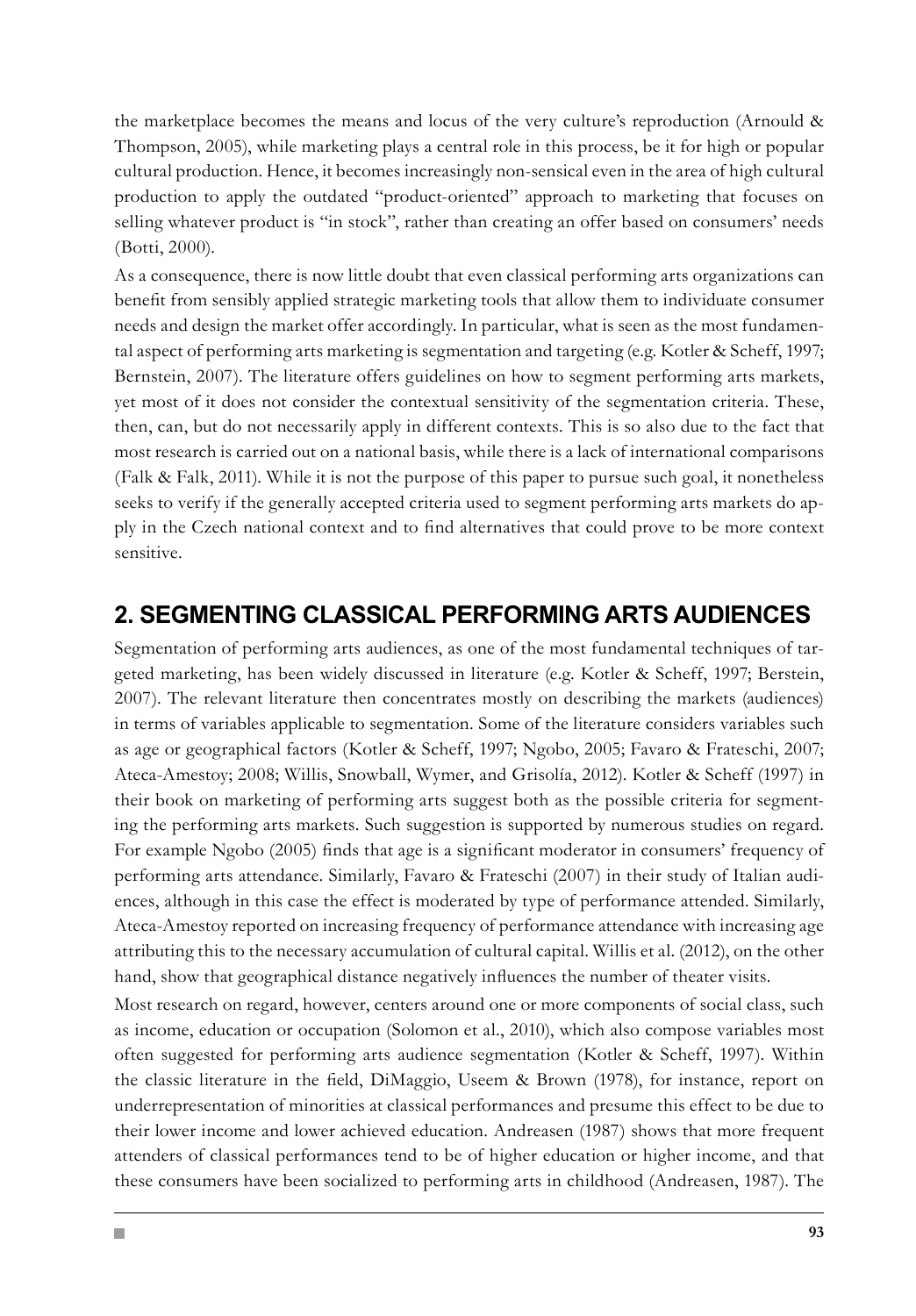assertion about the role played by early socialization has been corroborated by Andreasen and Belk (1980), who have shown early childhood exposure to performing arts is a predictor for adult performance attendance. This conclusion resonates with the classic Bourdieu's (1984) study, that described cultural capital (needed to consume high cultural production) partly acquired through socialization as one of the key components of social class.

More recent research then confirms the former findings. Lewis & Seaman (2004) show that higher education among homosexuals means higher attendance levels. Borgonovi (2004) shows that higher overall education and higher income leads to a more complete art education of consumers which then increases the performing arts attendance frequency. Similarly, Maters, Russell, and Brooks (2001) show education to be significant in predicting Australians' performing arts attendance. And in an international comparison of EU countries, then, Falk & Falk (2011) find all the traditional components of social class, e.g. income, education and occupation to be significant in predicting consumers' performing arts attendance.

As a result of these findings, the segments targeted by performing arts institutions are often defined in terms of social class. This practice is accused of leading to the exclusion of "the masses" as those who do not possess the qualification to appreciate the product (Huntington, 2007). Marketing techniques and particularly segmentation have thus been accused of having discriminatory effects, as they limit access to these products to those deemed an inappropriate segment (Hollander, 1984; Huntington, 2007).

Although these considerations are of utmost importance, we argue that most of the previous studies have concentrated on a specific market and their results thus do not necessarily apply uniformly across different contexts. We want to show that in the particular case of the Czech National Theater, the traditional social class approach to defining the audience is inappropriate, as the audience is not homogeneous from this point of view. As a consequence, we argue that in the application of marketing theory and practice, what should be considered carefully are not only the specificities of performing arts institutions and recent societal developments, but also the specific context of a particular institution. We further suggest that an approach considering visitors' motivations for attending the performance may represent a better and more contextsensitive segmentation basis.

# **3. CONTEXT AND METHODOLOGY**

In order to check for the contextual validity of the segmentation criteria traditionally offered for segmenting performing arts audiences, and to look for new, more context-sensitive options, we have chosen the setting of the Czech National Theater. We have used its customers to show that the traditional variables used to describe and segment performing arts audiences do not necessarily apply in all settings. Within the realm of performing arts, the Czech National Theater is the number one Czech aesthetic producer of the high culture. Its products, the performances, are not designed according to the consumers' needs, as the traditional marketing concept would have it, and are therefore ideologically neutral in the sense proposed by Hirschman (1983).

Our research is based on a quantitative study carried out throughout 2011. The study consisted in a questionnaire that was administered to National Theater customers. The questionnaire contained questions about the frequency of consumers' attendance to National Theater perform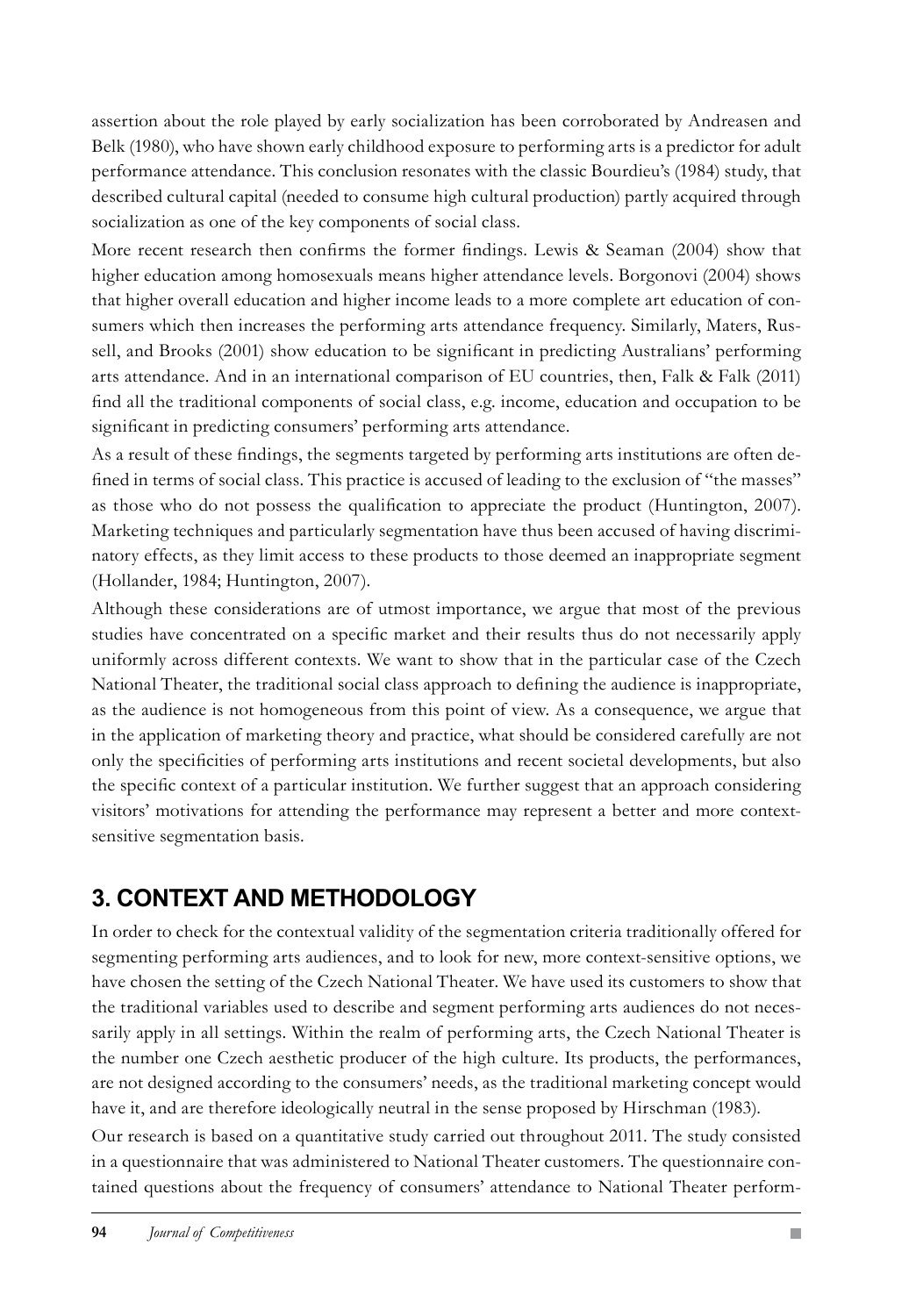ances to understand if the consumer was a regular, occasional or first-time attender, questions about the type of performance attended (as the National Theater offers drama, opera and ballet) and an open question that sought to uncover the motivation for attendance. This question was open, in order to explore consumers' own perceptions and understand the benefits perceived by consumers in their own terms. The questionnaire then contained questions about sociodemographic descriptors, such as gender, age, education level, income or place of residence.

The sample consisted of 1279 respondents. As can be seen at Fig. 1, the sample was well balanced in terms of age.

Respondents' age



*Fig. 1 - Age composition of the sample. Source: Authors*

The sample contained 68% of women and 32% of men. More than half (58%) of the respondents were university educated, followed in number by the group of high-school educated consumers. The overrepresentation of women, as well as university educated respondents may be due to the particular composition of the National Theater attendees, where precisely these groups of consumers are the more frequent theater goers. Finally, as illustrated at Fig. 2, a great proportion of respondents had household income level bellow 30 thousand CZK (36%), 14% between 30 and 40 thousand, 9% between 40 and 50 thousand, while the rest had a higher income.

H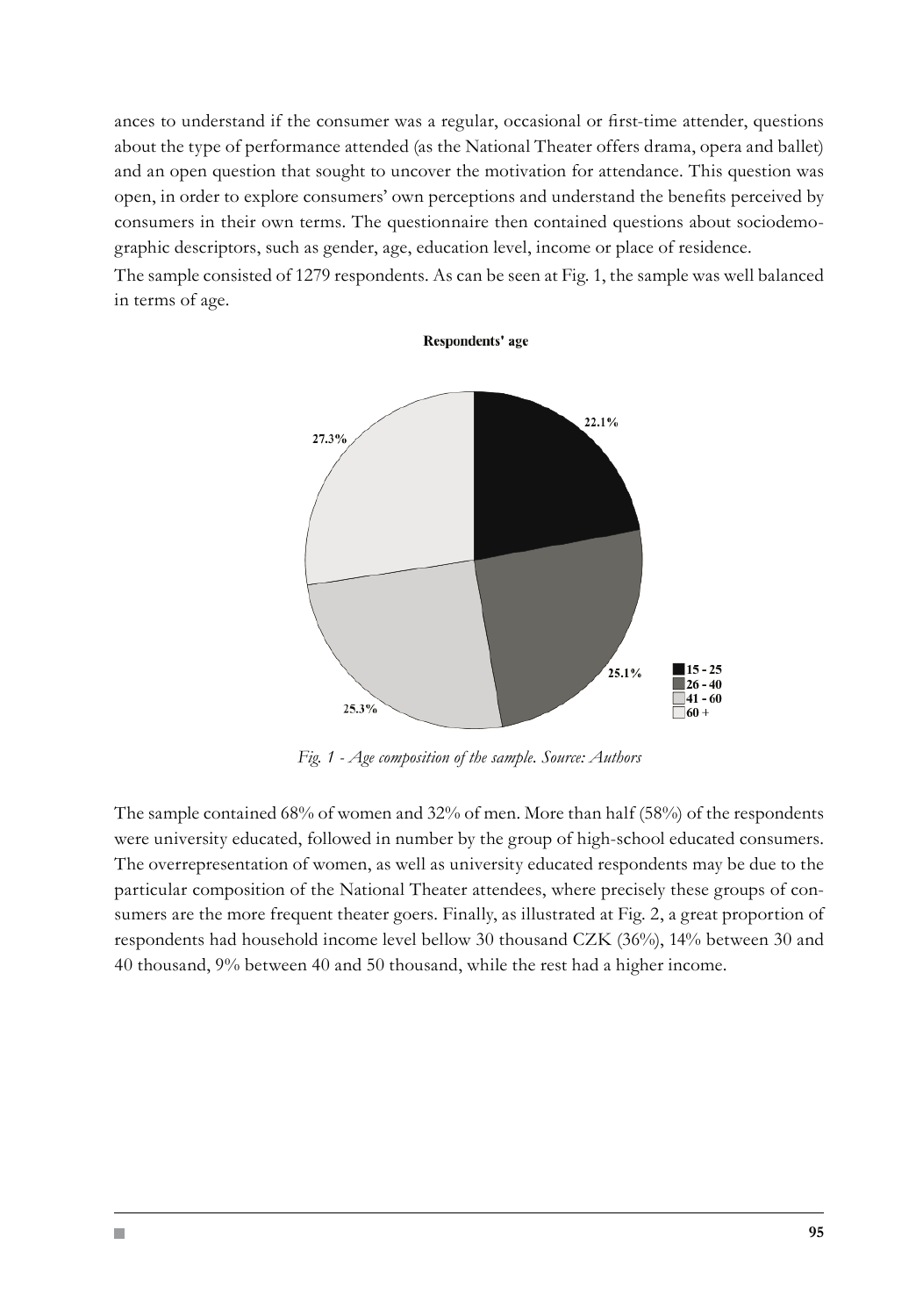#### **Household income**



*Fig. 2 - Composition of the sample: Household income. Source: Authors*

Because all of the variables included in the questionnaire were categorical, we have used the chi-square test of independence and adjusted standardized residuals to illustrate the relations between the frequency of National Theater attendance and variables used in literature to describe classical performing arts audiences, as well as the variable "motivation for visit". In particular, we first used Chi-Square test to test the independency of the various variables and the variable "Frequency of visit". Then, we used adjusted standardized residuals to see which categories combinations are over or underrepresented. By convention, if the adjusted standardized residual is more than 2, the cell presents significantly more cases than expected, while if less than -2, it presents significantly less cases than expected (Agresti, 2002). This then helps with the interpretation of the Chi-Square results.

In this way, it is possible to assert if the traditional variables described in literature used to describe and segment the performing arts market do apply in this particular case, and possibly to uncover other variables that play a role in the theater attendance and that can thus be used in the application of marketing.

### **4. FINDINGS**

### 4.1. Traditional view of performing arts audiences: key variables revisited

As mentioned above, previous research has shown in particular the structuring effect of age and geographical factors (Holbrook & Schindler, 1994; Kotler & Scheff, 1997, Ngobo, 2005; Favaro & Frateschi, 2007; Ateca-Amestoy; 2008; Willis et al.,2012), or social class (DiMaggio & Useen, 1978) or some of its components such as income, education or occupation (Baumol & Bowen,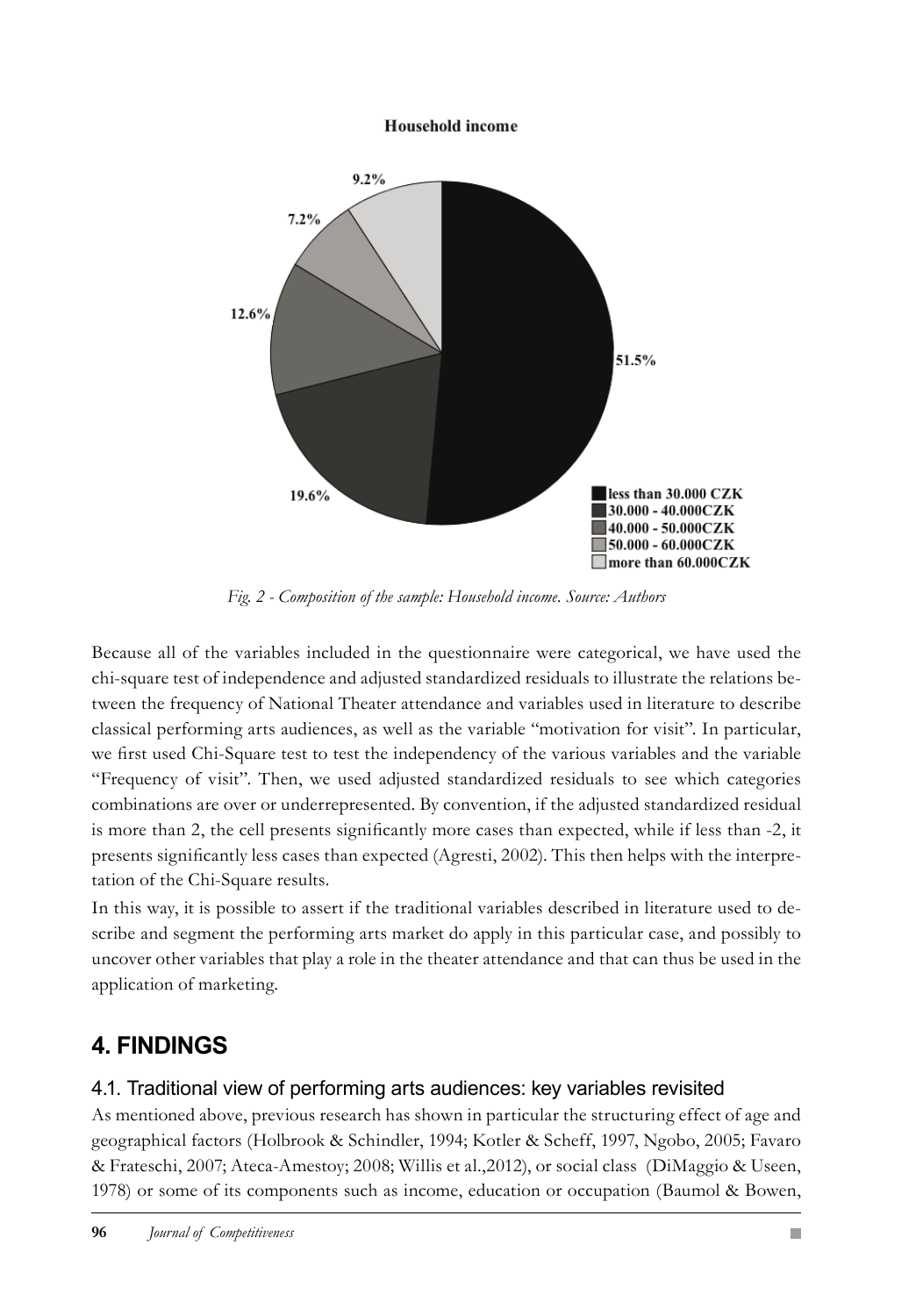1966; Andreasen & Belk, 1980; Kotler & Scheff, 1997; Lewis & Seaman, 2004; Borgonovi, 2004; Masters et al., 2011; Falk & Falk, 2011). We start our analysis by reviewing if such variables do present a relation to consumers' National Theater attendance frequency and if, thus, it is possible to assert that they can be used to predict if a person is a frequent theater attender.

|                       | $15 - 25$ | $26 - 40$ | $41 - 60$ | $60+$ |
|-----------------------|-----------|-----------|-----------|-------|
| More than once a year | -4.9      | $-0.9$    | -0.5      |       |
| Once a year           |           |           |           |       |
| First visit           |           | -0.8      |           |       |

Tab. 1 - Age/frequency of performance attendance. Source: Authors

Similarly to some previous studies (e.g. Ngobo, 2005; Favaro & Frateschi, 2007; Ateca-Amestoy; 2008), what was found significant for the frequency of attendance was age (Chi-square = 79.265, significant at 1% significance level). What can be noted in particular in the Tab. 1 are the significant (more than 2 or less than -2, evidenced in grey) adjusted standardized residuals that offer an illustration of which age groups tend to be over or underrepresented for each visit frequency group. What stands out here is the overrepresentation of older consumers (over 60) in the frequent theater goers group who attend the theater more times during the year. Quite understandably, then, young consumers are often first-timers and much less often regulars. Interestingly, this is at odds with what found by Falk & Falk (2011) who found a decreasing tendency in attendance with increasing age.

|                          | Prague | Central Bo-<br>hemia more<br>than 20<br>thousand | Central<br><b>Bohemia</b><br>less than 20<br>thousand | Other<br>region more<br>than 20<br>thousand | Other<br>region less<br>than 20<br>thousand |
|--------------------------|--------|--------------------------------------------------|-------------------------------------------------------|---------------------------------------------|---------------------------------------------|
| More than<br>once a year | 6.6    | $-1.6$                                           | $-1.7$                                                | $-4.4$                                      | $-4.0$                                      |
| Once a year              | $-4.1$ | 1.9                                              | 1.6                                                   | 0.9                                         | 3.2                                         |
| First visit              | $-6.0$ | $-0.4$                                           | 0.3                                                   | 7.9                                         | 2.2                                         |

Tab. 2 - Place of residence/frequency of performance attendance. Source: Authors

What was also found significant to the frequency of the National theater attendance, also in line with previous studies (Kotler & Scheff, 1997, Huntington, 2007; Willis et al., 2012), were geographical factors, namely the consumers' place of residence (Chi-Square = 99.232, significant at 1% significance level). As can be seen in Tab. 2, not surprisingly, Prague residents are among the most frequent visitors, while their count is underrepresented in groups that visit the theater once a year or less. Also not surprisingly, consumers residing in further distance from the capital tend not to be among the frequent attendees. Interestingly, however, consumers coming from further distance, but from towns that count less than 20 000 inhabitants, are overrepresented among those, who visit the theater once a year. This effect could be caused for instance by the unavailability of cultural program in their own place of residence.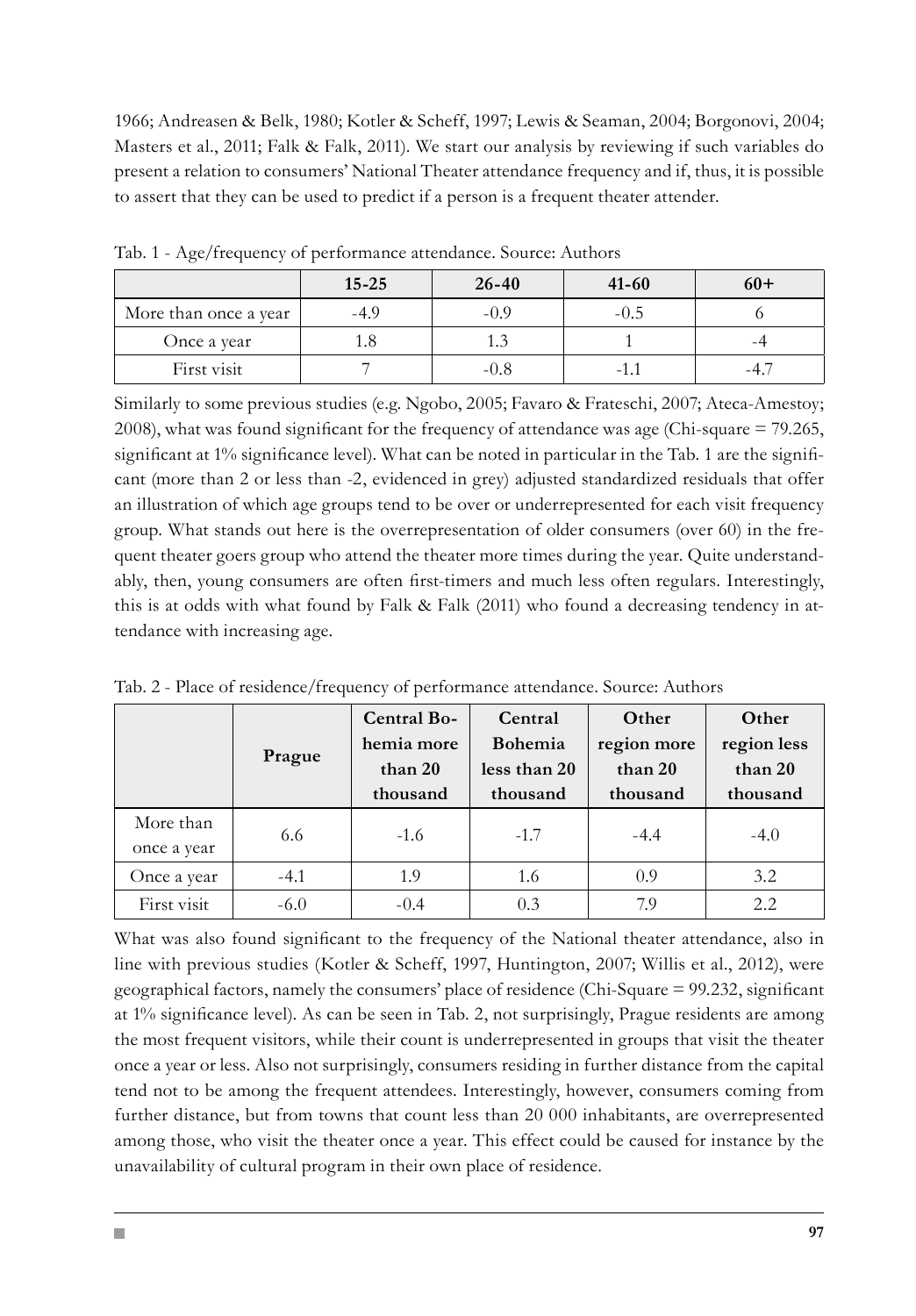|                       | Compulsory | High school | University |  |  |  |  |
|-----------------------|------------|-------------|------------|--|--|--|--|
| More than once a year | $-1.3$     | -5.1        | ל.ל        |  |  |  |  |
| Once a year           | $-()$ .4   |             | -4.5       |  |  |  |  |
| First visit           |            |             | -2.6       |  |  |  |  |

Tab. 3 - Education/frequency of performance attendance. Source: Authors

Last, in line with other studies (e.g. Baumol & Bowen, 1966; Lewis & Seaman, 2004; Masters et al., 2011), we have found a significant influence of education (Chi-Square = 43.061 at 1% significance level), where especially the group of regular attenders showed an overrepresentation of university educated consumers, and underrepresentation of consumers with lower education (see Tab. 3). Such result may appear as corroborating previous studies that pointed out social class as the main descriptor of theater attenders. Yet, our data show that such effect is rather problematic.

In contrast to formerly published studies (e.g. Borgonovi, 2004), in fact, we have found no significant effect of income (Chi-Square  $= 6.715$ ), as can also be seen from Tab. 4 that shows no adjusted standardized residual is above 2 or below -2.

Tab. 4 - Household income (in thousands CZK)/frequency of performance attendance. Source: Authors

|                       | Less than<br>30 | $30 - 40$ | $41 - 50$ | $51 - 60$ | more than<br>60 |
|-----------------------|-----------------|-----------|-----------|-----------|-----------------|
| More than once a year | $-0.1$          | $-1.1$    | 1.1       | $-0.4$    | 0.8             |
| Once a year           | 0.4             | 1.3       | $-1.7$    | $-0.2$    | $-0.5$          |
| First visit           | $-0.8$          | $-0.3$    |           | 1.1       | $-0.6$          |

Because income is one of the key components of social class (Solomon et al., 2010), this result problematizes the role of social class in the segmentation of performing arts audiences. As noted above, it has been argued that social class is a key explanative variable for performing arts market segmentation (Huntington, 2007) and previous studies have generously shown the association of income and educational level on the attendance of performing arts.

Yet, it can be argued that social class is a contextually dependent variable that in different contexts may play out in heterogeneous ways. In the particular context of Czech republic, which is in the process of transformation from communism, income does not play a role in people's attendance of the National Theater, as for decades art was "marketed" to the wide population. In this respect, we partially corroborate Huntington's (2007) claim about the discriminatory effect of segmentation practices of the performing arts market, as we can demonstrate that in a context where no such practices were in place (indeed, were precluded by the same state), income does not play a role in people's attendance.

The traditional models of performing arts audience segmentation that are based on the presumption that the performing arts consumers, especially theater goers, belong to the high-income group can thus be said to be insensible to the particular context and as such cannot be applied uniformly and unreflexivelly across different settings.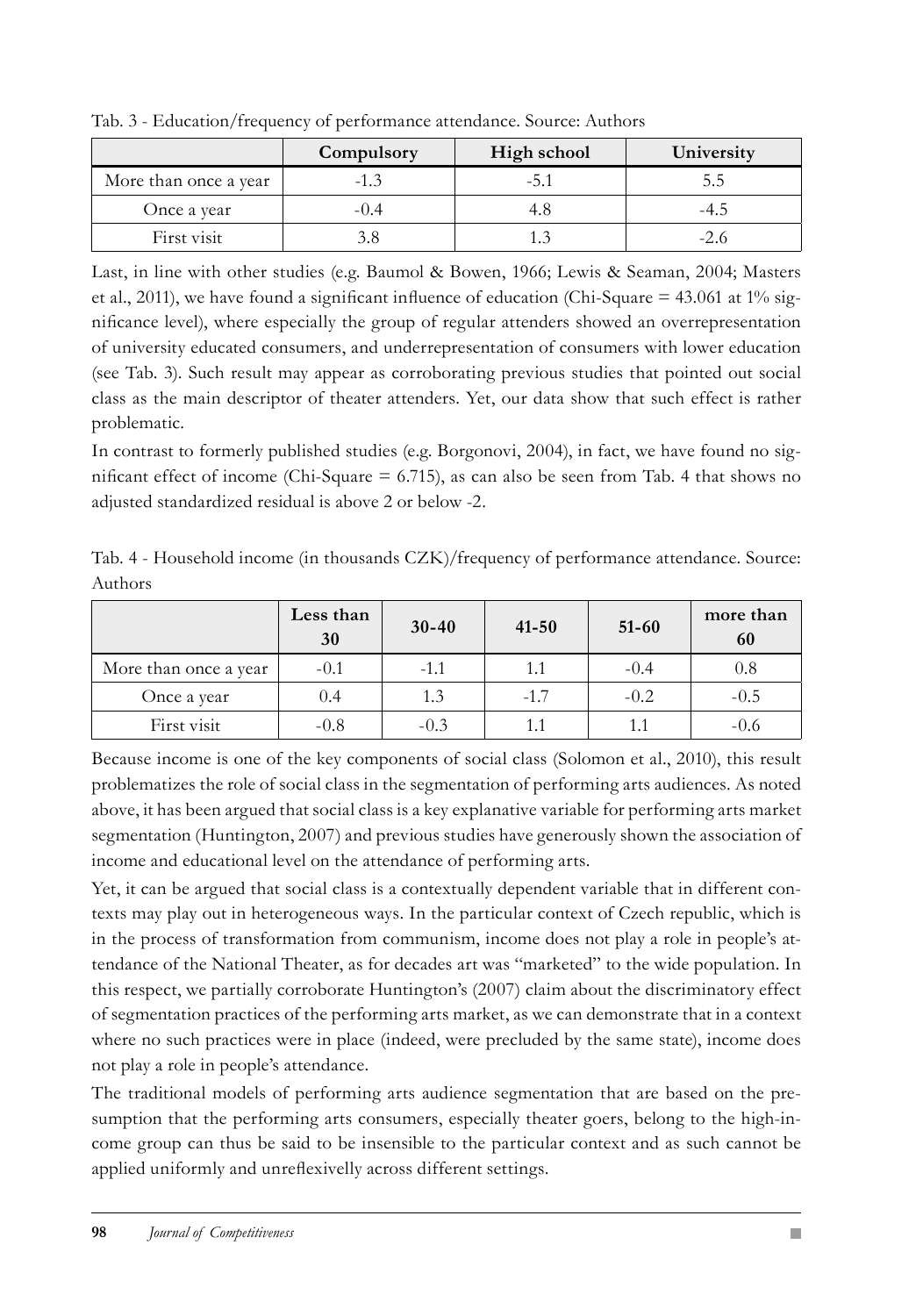#### 4.2 What consumers want from their theater?

For the reasons stated above we propose to pursue and deepen another perspective on performing arts customers and their possible segmentation that we found significant: that of benefits that consumers seek when attending the theater. Several authors have treated the topic, e.g. Botti (2000), who described different kinds of benefits sought from the cultural experience, such as functional, symbolic, social or emotional.

In order to uncover what benefits consumers sought, we first coded the answers to the open question that sought to uncover the motivation for attendance. The resulting groups were the following: repertoire, culture, tradition, atmosphere, children, fun, interest in theater, casting, quality, opera, ballet, building/environment, and prestige. Their respective percentual representation is to be seen in Fig. 3. It should be noted that because the treated subject is National Theater, a very important role is played by symbolic factors such as tradition or atmosphere. However, other motivations more typical of general performing arts audiences are also to be found among the National Theater visitors (e.g. importance of repertoire resonates with what described by Johnson & Garbarino, 2001).



*Fig. 3 - Motivation for NT performance attendance. Source: Authors*

As already noted, we have found that the motivation for the theater visit plays a significant role in the frequency of theater attendance (Chi-Square = 116.655, significant at 1% significance level). What are the most significant motivations can be seen at Tab. 5 (for clarity, some categories resulting as non-significant have been omitted).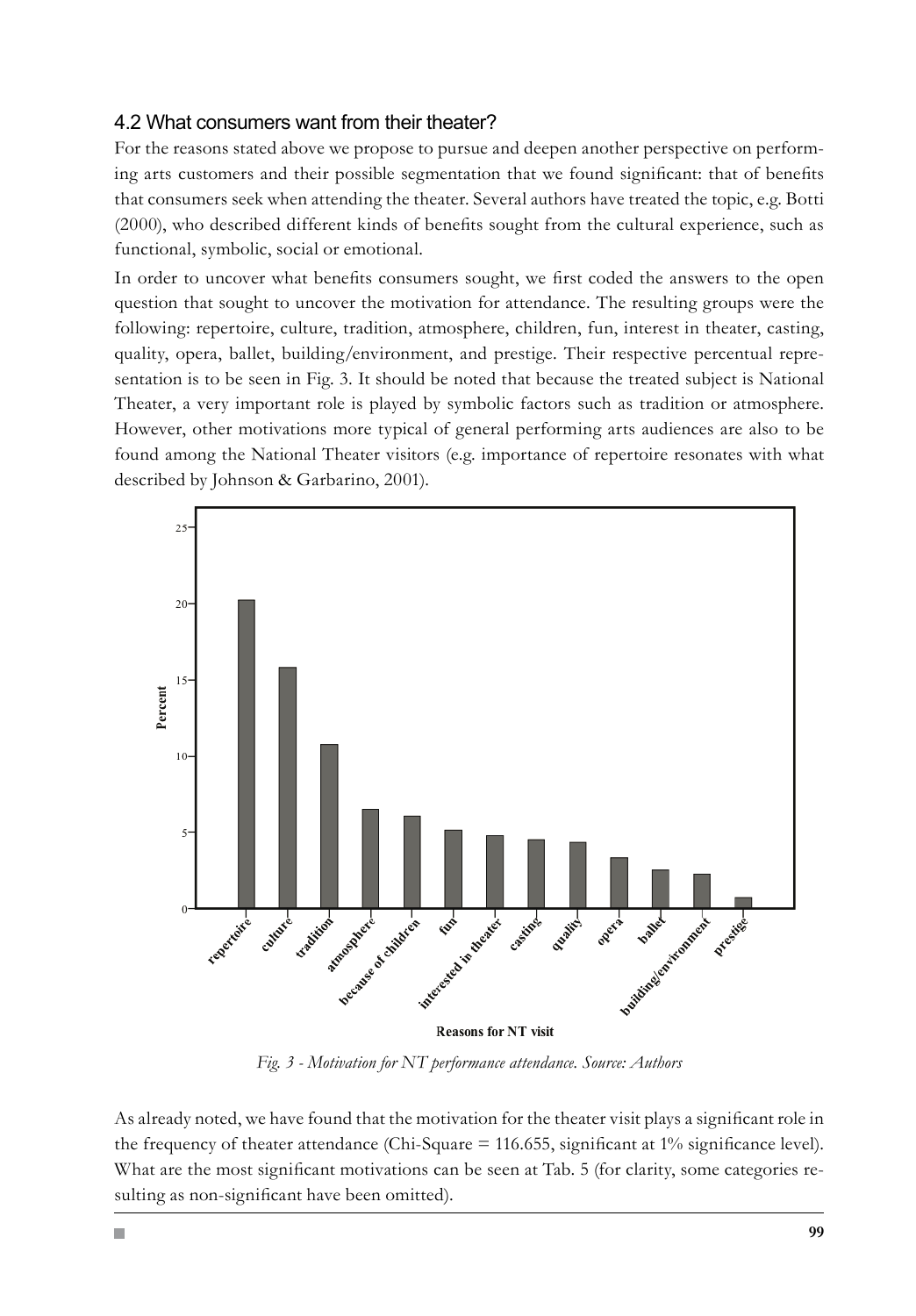|                          | Repertoire | Quality | 'n.<br>theater<br>Interest | Tradition | Fun    | Opera  | Casting | <b>Ballet</b> | <b>Building</b> | Atmos-<br>${\tt phere}$ |
|--------------------------|------------|---------|----------------------------|-----------|--------|--------|---------|---------------|-----------------|-------------------------|
| More than once<br>a year | $-0.8$     | 0.5     | 3.6                        | 2.4       | $-3.8$ | $-1.9$ | 0.7     | $-2.6$        | $-2.3$          | $-1.8$                  |
| Once a year              | 0.9        | 0.2     | $-3.0$                     | $-1.9$    | 2.3    | 2.2    | $-0.3$  | 2.7           | 2.4             | 1.9                     |
| First visit              | $-0.2$     | $-1.5$  | $-1.6$                     | $-1.5$    | 3.8    | $-0.5$ | $-0.8$  | $-0.2$        | $-0.1$          | $\theta$                |

Tab. 5 - Motivation for attendance/frequency of performance attendance. Source: Authors

Interestingly, the traditional motivations that are usually found among performing arts consumers, such as repertoire, quality or casting, do not play a significant role in the frequency of attendance among frequent National Theater goers. What does seem to be crucial is the interest in theater as such. Those of the respondents who are interested in theater generally, are also among the most frequent visitors. For these visitors, also, what is not so important is the building that evokes the historical background and national importance. This, on the other hand, is an important motivational factor for those who do come regularly, but not frequently. Second of all, it is the tradition that brings the most frequent visitors. Tradition here refers to the personal tradition of theater going, as well as the traditional take on performing arts in the National Theater. On the contrary, those visitors seeking fun are more among those who visit the National Theater for the first time or less frequently. Interestingly, opera or ballet goers are also among regular, yet not too frequent attenders.

Such results give some indications for the marketing of National Theater. As opposed to what may be an intuitive conclusion that consumers attend the theater for repertoire, quality, casting, but also the atmosphere of the National Theater, the frequent visitors attend rather for their interest in theater and for tradition.

Finally, visitors' motivations differ significantly when attending different kinds of performances. As can be noted in Tab. 6, consumers attending a play are less concerned by quality, but more motivated by casting. This is understandable, as drama actors and their qualities are more known to the general public than opera singers or ballet dancers. Opera goers, on the other hand, are more motivated by the quality of the performance as such. Again, this is understandable, as occasions to visit quality opera are scarce in Prague. Finally, those attending a ballet do so for their interest in theater, but also for their children. This is an interesting finding, as it shows that ballet is perceived as the kind of performing art that is most fairy-tale-like and thus adapt for children.

|        | Repertoire | Quality | Interest in<br>theater | Casting | Children |
|--------|------------|---------|------------------------|---------|----------|
| Play   |            | $-4.2$  | $-3.9$                 | 3.7     | $-1.5$   |
| Ballet | $-0.7$     | $-3.6$  | 5.7                    | $-3.0$  | 2.5      |
| Opera  | $-1.2$     | 8.7     | $-1.8$                 | $-0.9$  | $-1.0$   |

Tab. 6 - Type of visited performance/motivation. Source: Authors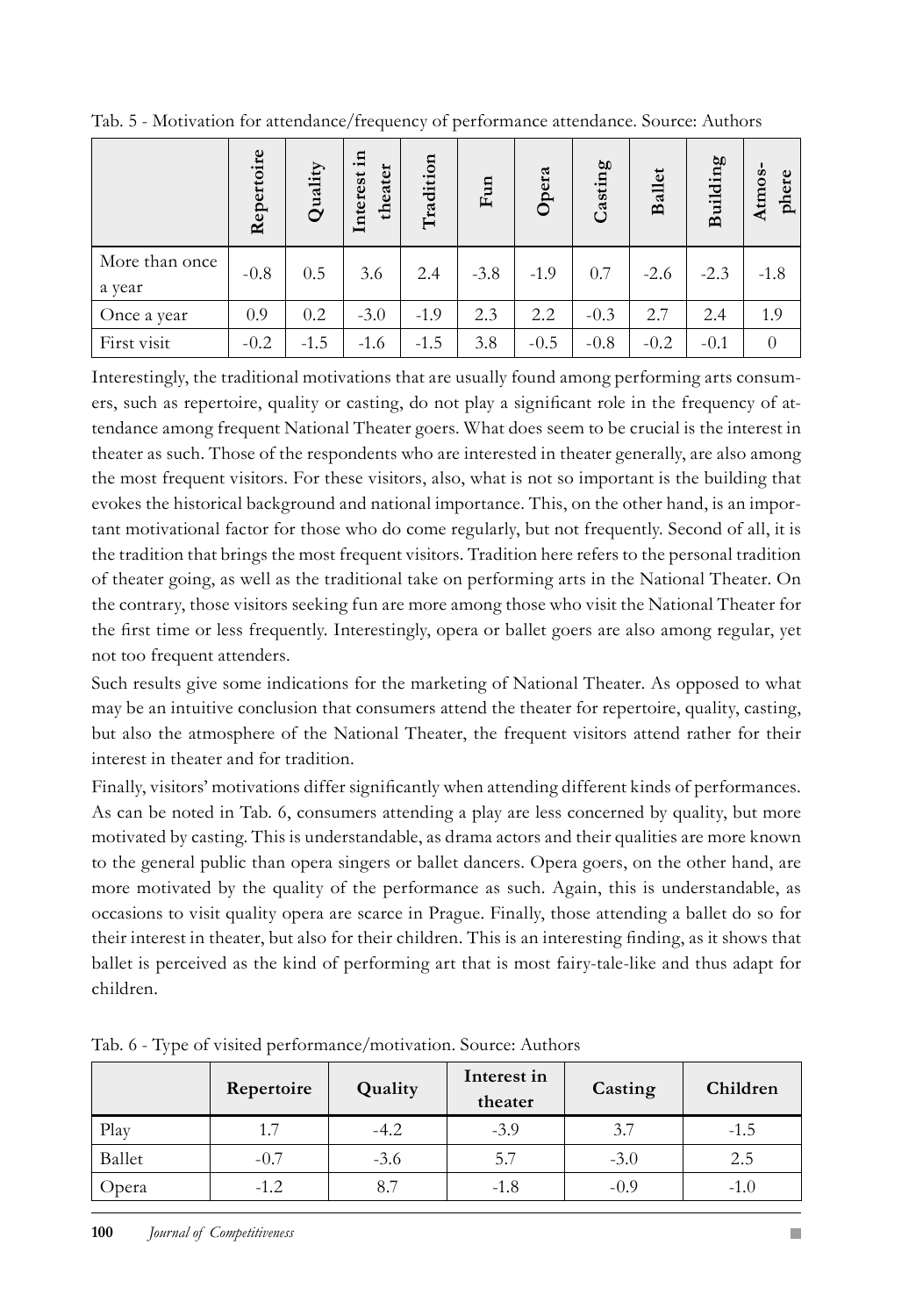## **5. DISCUSSION AND CONCLUSIONS**

In this paper we have discussed the application of marketing tools in the area of classical performing arts. It has been noted elsewhere (e.g. Fraser, 2004) that these tend to be limited to mostly communication-related instruments that are tactical in nature. This may be, among others, due to the belief that classical performing art, as high cultural production, should be ideologically neutral (Hirschman, 1983; Harrison, 2009), and thus not depend on the individuation of consumers' needs. However, there is an increasing discussion about the disappearing distinction between high and low culture, as both tend to become part of the market. At the same time, as the public funding slowly dries out, classical performing arts institutions are increasingly pressured to become economically sustainable.

As a consequence, there is no question that marketing tools that go beyond "selling what's on stock" should be used. The sole utilization of communication tools resonates too strongly with the obsolete "production-oriented" marketing that does not allow to create an offer that appeals to consumers. And within the increasingly competitive environment that starts to be evident also in the classical performing arts area, the ability to do so will decide the winners. In order to create a targeted offer, marketers should not concentrate solely on the "artistic production" (such as the repertoire, physical surroundings, etc.), but also, if not primarily, on the "artistic consumption". Then, instruments of targeted marketing such as segmentation can help institutions working in this sphere to create a better targeted offer, as well as communicate it more effectively.

The traditional way to describe classical performing arts audiences reported in literature, however, is often based on social class or its components (e.g. Baumol and Bowen, 1966; DiMaggio and Useen, 1978; Kotler & Scheff, 1997; Lewis & Seaman, 2004; Borgonovi, 2004; Masters et al., 2011). We argue that this view is too grounded in a particular (mostly Western) context and does not apply across different settings. In particular, this category is problematic in our case of the Czech National Theater, where consumers' income does not play a role in the frequency of their attendance. This may be due to the historical evolution of the particular context of Czech Republic, where historically theater has played a rather different role than in the settings other studies have been carried out in. The National Theater (and theater as such) has played a significant role in the formation of the Czech national identity, especially during the national awakening period, in which it formed a part of popular culture and a means to communicate and create national identity. Later, during the communist period, it was marketed as people's entertainment, and as such was again not a part of the high culture reserved to the higher classes. Such evolution is at odds with the development in other contexts. This difference is then reflected in our data, where social class (especially income levels) does not play a role in consumers' frequency of attendance of classical performances.

We can thus conclude that in the international literature regarding classical performing arts audiences' segmentation, especially where treating social class as a predictor for attendance, a crucial element has been omitted: the consideration of context.

What we propose, then, is rather a division of consumers based on their particular motivations to attend a performance. As our results show, such variable may yield better results and may also be more context sensitive, as it can be easily adapted. This can be done through a process similar to the one described in this paper. The marketer should first consider what are the benefits that consumer draws from the offered artistic experience. Knowing what benefits are sought by

H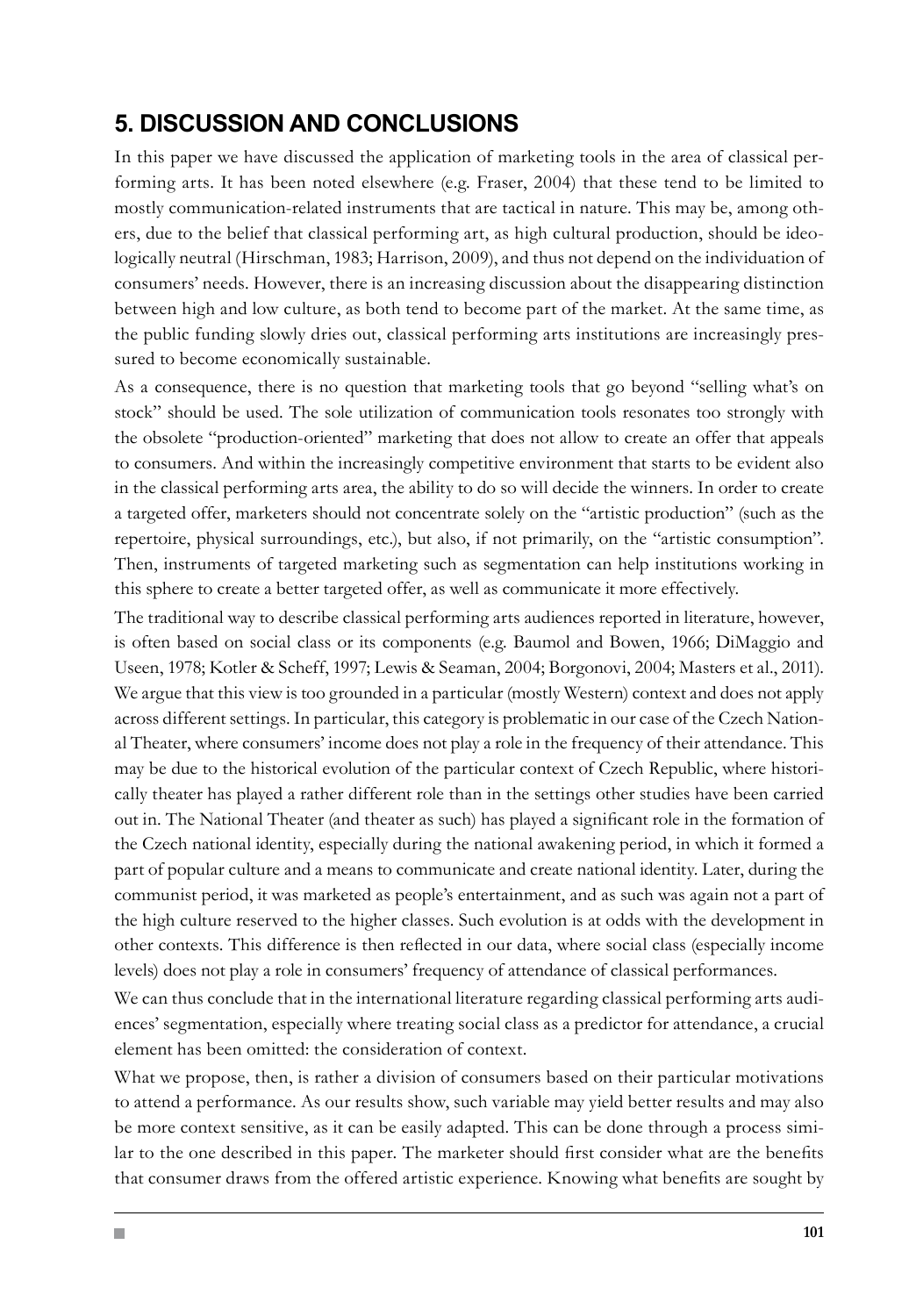different groups of consumers, it is possible to target particular segments with a specific offer. Knowing, for instance, that frequent attenders are generally interested in theater, while regular (but not frequent) visitors prefer fun, can offer interesting material for specifically targeted offer. Similarly, this kind of information can also provide valuable insight for a targeted communication campaign.

#### **Acknowledgments:**

This article is a result of the research project "Efective methods for the increase of national and European competitiveness of small and medium enterprises in the field of culture" registered with the Ministry of Culture (program NAKI) under the number MK DF11P01OVV024.

#### **References**

- Agresti, A. (2002). *Categorical Data Analysis*. New York: Wiley. http://dx.doi. 1. org/10.1002/0471249688
- 2. Andreasen, A. R. (1987). *Expanding the Audience for the Performing Arts*. Washington, DC: National Endowment for the Arts, Research Div.
- 3. Andreasen, A. R. (2012). Rethinking the Relationship Between Social/Nonprofit Marketing and Commercial Marketing. *Journal of Public Policy & Marketing*, 31 (1), 36-41. http:// dx.doi.org/10.1509/jppm.09.035
- Andreasen, A. R. & Belk, R. (1980). Predictors of Attendance at the Performing Arts. *Jour-*4. *nal of Consumer Research*, 7 (2), 112-120. http://dx.doi.org/10.1086/208800
- 5. Arnould, E. J., & Thompson, C. J. (2005). Consumer Culture Theory (CCT): Twenty Years of Research. *Journal of Consumer Research*, 31 (4), 868-882. http://dx.doi.org/10.1086/426626
- Ateca-Amestoy, V. (2008). Determining heterogeneous behavior for theater attendance. 6. *Journal of Cultural Economics*, 32 (2), 127–151. http://dx.doi.org/10.1007/s10824-008-9065-z
- 7. Borgonovi, F. (2004). Performing arts attendance: an economic approach. *Applied Economics*, 36 (17), 1871–1885. http://dx.doi.org/10.1080/0003684042000264010
- 8. Baumol, W. & Bowen, W. (1980). Performing arts The economic dilemma. Cambridge: MIT Press.
- 9. Botti, S. (2000). What Role for Marketing in the Arts? An Analysis of Arts Consumption and Artistic Value. *International Journal of Arts Management*, 2 (3), 14-27.
- 10. Bourdieu, P. (1984). *Distinction: A Social Critique of the Judgement of Taste*. London: Routledge & Kegan and Paul.
- 11. Colbert, F.; Nantel, J.; Bilodeau, S. & Rich, J.D. (2001). *Marketing Culture and the Arts*. Montreal: HEC, Chair in Arts Management.
- 12. DiMaggio, P. & Useem, M. (1978). Social class and arts consumption: The origins and consequences of class differences in exposure to the arts in America. *Theory and Society*, 5 (2), 141-161. http://dx.doi.org/10.1007/BF01702159
- 13. Favaro, D., & Frateschi, C. (2007). A discrete choice model of consumption of cultural goods: the case of music. *Journal of Cultural Economics*, 31 (3), 205–234. http://dx.doi. org/10.1007/s10824-007-9043-x
- 14. Featherstone, M. (1991). Consumer Culture and Postmodernism. London: Sage Publications.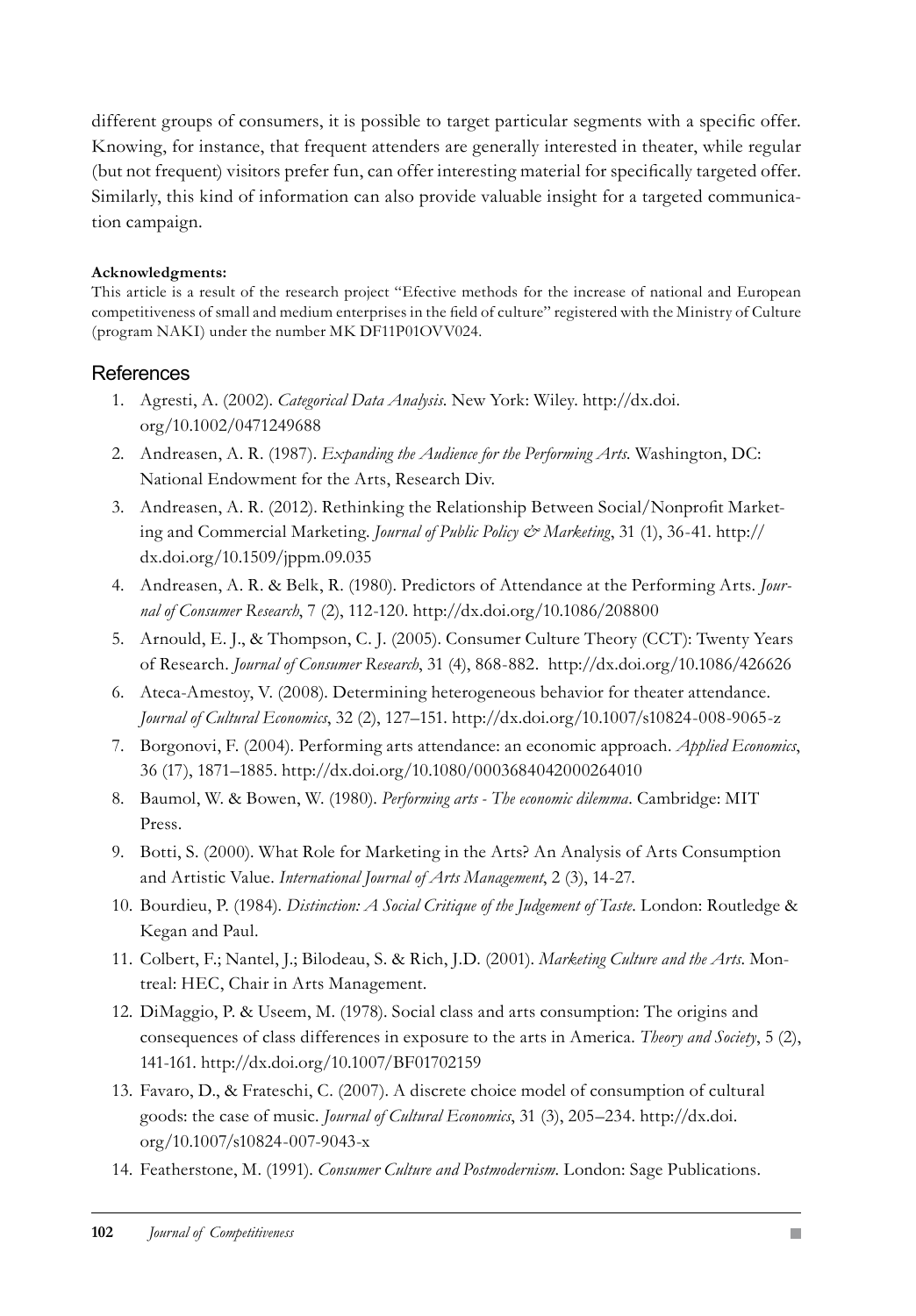- 15. Fraser, I. (2004). The Marketing of Theater. In. Carrigan, F., Fraser, P. & Ozbilgin, M. (Eds.) *Arts Marketing* (42-67). Burlington: Elsevier Butterworth-Heinemann.
- 16. Hirschman, E. C. (1983). Aesthetics, Ideologies and the Limits of the Marketing Concept. *Journal of Marketing*, 47 (3), 45-55. http://dx.doi.org/10.2307/1251196
- 17. Holbrook, Morris B. (1995). *Consumer research: Introspective essays on the study of consumption*. Thousand Oaks: Sage Publications.
- 18. Holbrook, M. B. & Schindler, R. M. (1994). Age, Sex, and Attitude toward the past as Predictors of Consumers' Aesthetic Tastes for Cultural Products. *Journal of Marketing Research*, 31 (3), 412-422. http://dx.doi.org/10.2307/3152228
- Hollander, S. C. (1984). Sumptuary Legislation: Demarketing by Edict. *Journal of Macromar-*19. *keting*, 4 (1), 4-16. http://dx.doi.org/10.1177/027614678400400102
- 20. Becker, H. S. (1978). Arts and Crafts. *American Journal of Sociology*, 83 (4), 862-889. http:// dx.doi.org/10.1086/226635
- 21. Bernstein, J.S. (2007). *Arts Marketing Insights: The Dynamics of Building and Retaining Performing Arts Audiences*. San Francisco: John Wiley & Sons.
- Falk, M. & Falk, R. (2011). *An Ordered Probit Model of Live Performance Attendance for 24 EU*  22. *Countries*. Paper presented at Birmingham business school May 19, 2011.
- 23. Huntington, C. S. (2007). Reevaluating Segmentation Practices and Public Policy in Classical Performing Arts Marketing: A Macro Approach. *The Journal of Arts Management, Law, and Society*, 37 (2). http://dx.doi.org/10.3200/JAML.37.2.127-142
- 24. Johnson, M. S. & Garbarino, E. (2001). Customers of performing arts organisations: are subscribers different from nonsubscribers? *International Journal of Nonprofit and Voluntary Sector Marketing*, 6 (1), 61–77. http://dx.doi.org/10.1002/nvsm.134
- 25. Kotler, P. & Armstrong, G. (2007). *Principles of Marketing*. Upper Saddle River, NJ: Prentice Hall.
- 26. Kotler P. & Levy, S. (1969). Broadening the Concept of Marketing. *Journal of Marketing*, 33 (1), 10-15. http://dx.doi.org/10.2307/1248740
- 27. Kotler, P. & Scheff, J. (1997). *Standing Room Only: Strategies for Marketing the Performing Arts*. Boston, MA: Harvard Business Review Press.
- Lewis, G. & Seaman, B.A. (2004). Sexual Orientation and Demand for the Arts. *Social Sci-*28. *ence Quarterly*, 85 (3), 523-538. http://dx.doi.org/10.1111/j.0038-4941.2004.00231.x
- 29. Masters, T., Russell, R., & Brooks, R. (2011). The demand for creative arts in regional Victoria, Australia. *Applied Economics*, 43 (5), 619-629. http://dx.doi.org/10.1080/000368408 02584976
- 30. Ngobo, P. V. (2005). Drivers of upward and downward migration: An empirical investigation among theatregoers. *International Journal of Research in Marketing*, 22 (2), 183–201. http:// dx.doi.org/10.1016/j.ijresmar.2004.07.002
- 31. Pallin, G. (2003). Stage Management: The Essential Handbook. London: Nick Hern Books Ltd.
- 32. Seaman, B.A. (2006). Empirical Studies of Demand for the Performing Arts. In. D. Throsby, D. & Ginsburgh, V. (Eds.) *Handbook of the Economics of Art and Culture* (415-472), Amsterdam: North-Holland (Elsevier). http://dx.doi.org/10.1016/S1574-0676(06)01014-3

H